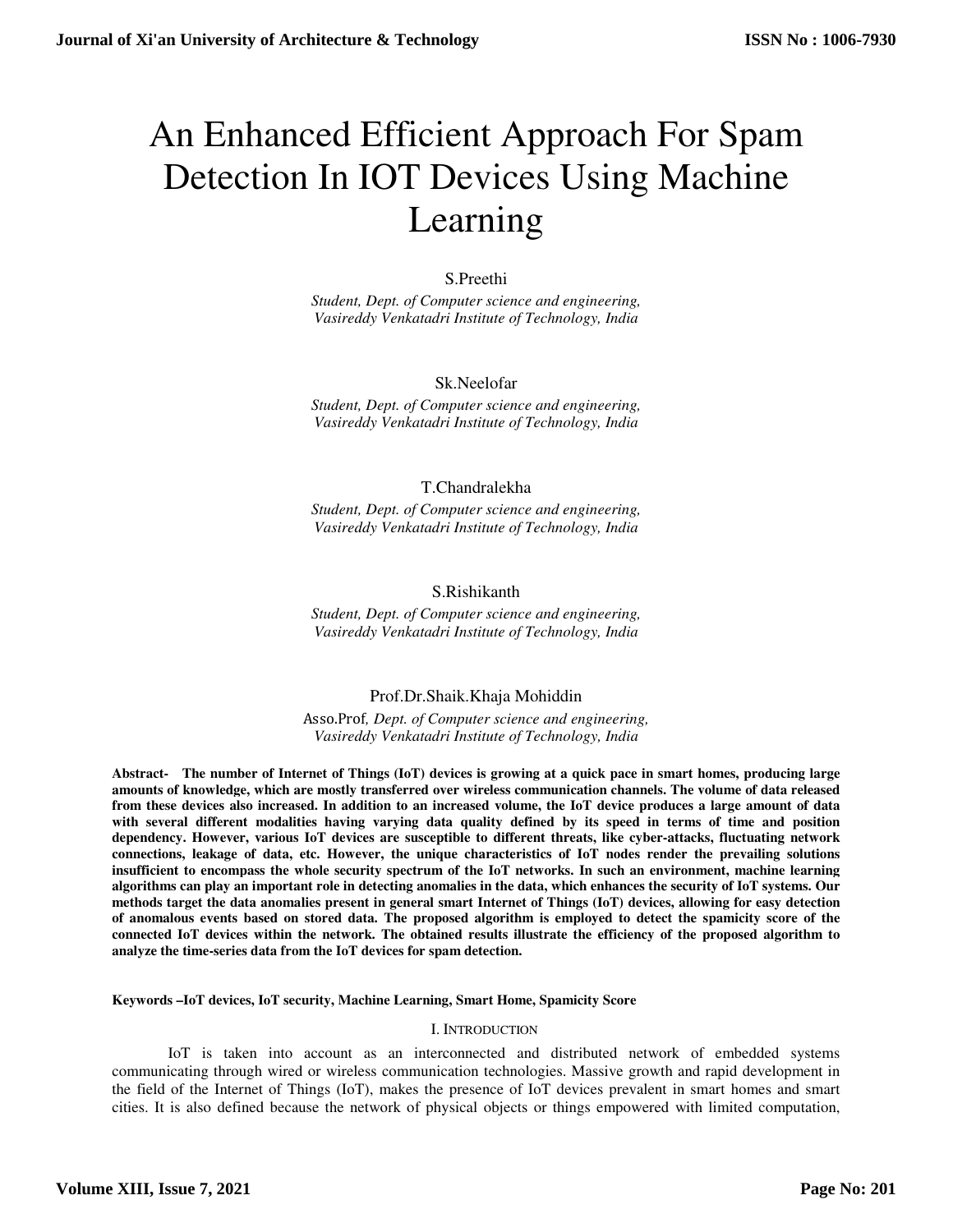storage, and communication capabilities is also embedded with electronics (such as sensors and actuators), software, and network connectivity that permits these objects to gather, sometimes process, and exchange data. The things in IoT ask the objects from our lifestyle starting from smart household devices like a smart bulb, smart adapter, smart meter, smart refrigerator, smart oven, AC, temperature sensor, smoke detector, IP camera, to more sophisticated devices like frequency Identification (RFID) devices, heartbeat detectors, accelerometers, sensors in the parking zone, and a variety of other sensors in automobiles, etc.

 There are various large amounts of applications and services offered by the IoT ranging from critical infrastructure to agriculture, military, home appliances, and personal health care. As the usage of IoT devices increases the anomalies generated by these devices also grow beyond the count. IoT applications need to ensure information protection to fix security issues like interruptions, spoofing attacks, Dos attacks, jamming, eavesdropping, spam, and malware. The maximum care to be taken is with web-based devices as the maximum number of IoT devices are web-dependent. It is common in the work environment that the IoT devices introduced in an association can be utilized to execute security and protection includes proficiently. For example, wearable devices that collect and send user's health data to a connected smartphone should prevent leakage of data to ensure privacy. It has been found in the market that 25-30% of working employees connect their Personal IoT devices with the organizational network. The expanding nature of IoT attracts both the audience, i.e., the users and therefore the attackers.

 However, with the emergence of ML in various attack scenarios, IoT devices choose a defensive strategy and decide the key parameters in the security protocols for a trade-off between security, privacy, and computation. This work enhances the algorithm to affect the time-series regression model rather than a classification model and may also execute ML models in parallel. This proposed paper focuses on determining the trustworthiness of the IoT device within the smart home network. The algorithm scores an IoT device with a spamicity score to secure smart devices by calculating spam scores using different machine learning models.

# *1.1 Contributions*

Based upon the above discussions, the following contributions are presented in this paper.

- The proposed scheme of spam detection is tested against four different machine learning models
- An algorithm is designed to calculate the spamicity score of each Machine Learning model.
- Based on this spamicity score the trustworthiness of IoT devices is analyzed.

# *1.2 Organization*

The rest of the paper is organized as follows. Section2 discussed the related work. Section 3 illustrated the proposed scheme. Results are discussed and analyzed in Section 4. Finally, the paper is concluded in Section 5.

# II.RELATED WORK

Several Machine learning and soft computing approaches have been applied in the analysis of spam detection in IoT devices(Eg.Smart homes).[1]Fatima Hussain, Rasheed Hussain, Syed Ali Hassan, Ekran Hossain, extensive efforts have been made to address the security and privacy issues in IoT networks.[2]Choi J, Jeong, HKim J, Jung W; Kim H, Kim J, this paper, Sihai Tang took it as a challenge to discover hidden information from the massive amount of stored data in the cloud.[3]Aaisha Makkar, Dr. Neeraj Kumarin this paper, they had analyzed to identify the best and efficient Spam Detection in IoT Devices .Extreme Gradient Boosting, Decision Trees, Gradient Boosted regression, Bagged Model, Bayesian Generalized Linear model, Generalized Linear Model with Stepwise Feature Selection models are used.[4]Ameema Zainab, ShadyS. Refaat, OthmaneBouhali, in this paper, they presented a new approach for Spam Detection in Smart homes. Extreme Gradient Boosting, Decision Trees, Random Forest, Gradient Boosted regression models are used.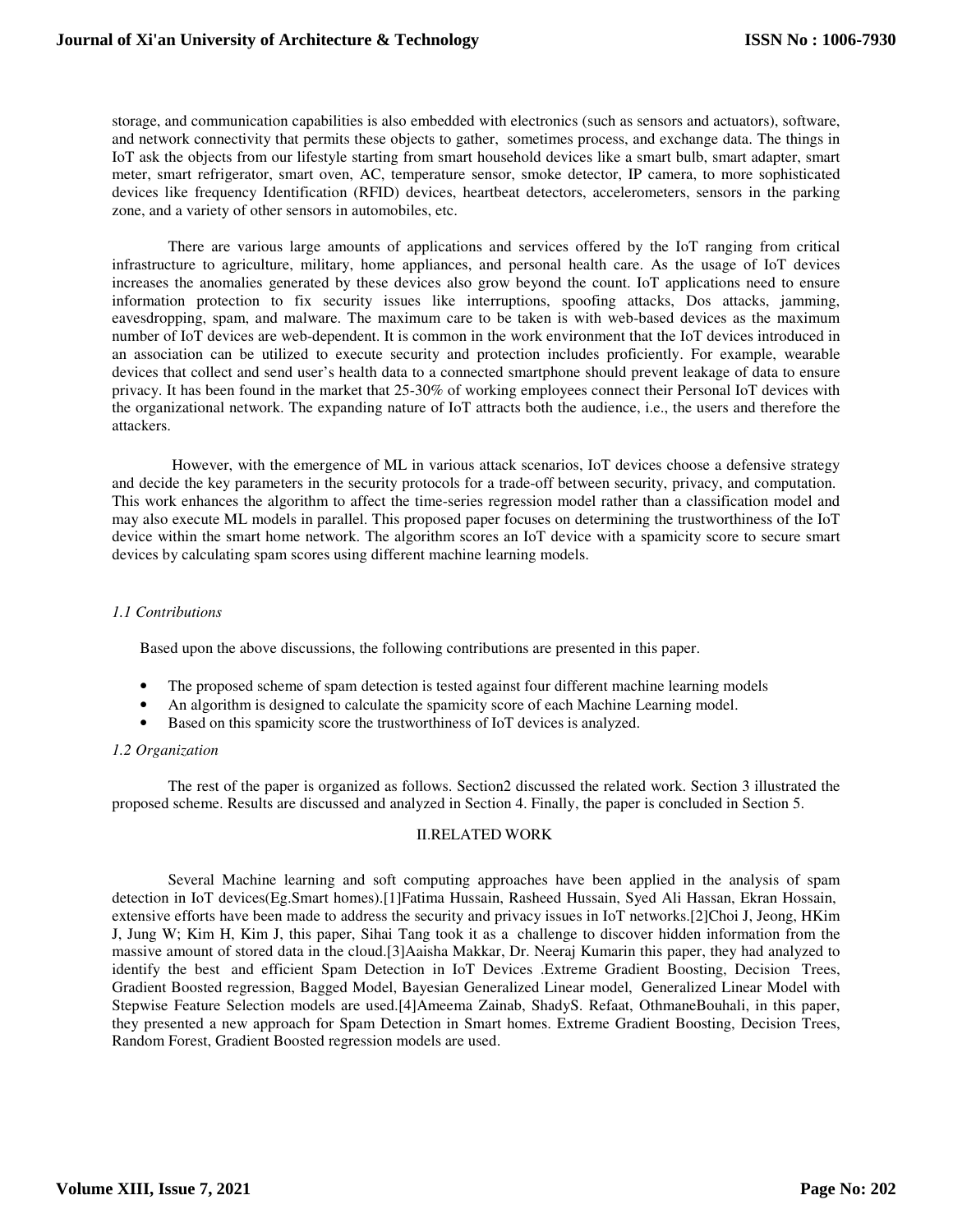#### III. REVIEW OF LITERATURE

IoT systems are susceptible to network, physical, and application attacks similar to privacy leakage, comprising objects, services, and networks.

#### *3.1 Denial of service (DDoS) attacks*

The attackers can flood the target database with unwanted requests to forestall IoT devices from having access to varied services. These malicious requests produced by a network of IoT devices are commonly referred to as bots. This type of attack can exhaust all the resources provided by the service provider. It can block authentic users and should make the network resource unavailable.

#### *3.2 Radio-frequency Identification (RFID) attacks*

These attacks are mostly seen in the physical layer of IoT devices. This attack ends up in losing the integrity of the device. Attackers try to modify the information either at the node storage or while it's within the transmission within the network. The common attacks possible at the sensor node are attacks on availability, attacks on authenticity, attacks on confidentiality, Cryptography keys brute-forcing. The countermeasures to make sure prevention of such attacks include password protection, encoding, and restricted access control.

#### *3.3 Internet attacks*

The IoT device can stay connected with the Internet to access various resources available over the internet. The intruders who want to steal other systems' information or want their target website to be visited continuously, use spamming techniques. Ad fraud is one of the common techniques that is used. It generates artificial clicks at a targeted website for profit related to money. Such a practicing team is known as cybercriminals.

# *3.4 Near-field Communication (NFC) attacks*

These attacks are mainly concerned with electronic payment frauds. The possible attacks are unencrypted traffic, Eavesdropping, and Tag modification. The solution for this problem is conditional privacy protection. So, the attacker fails to form the identical profile with the assistance of the user's public key this model is predicated on random public keys by a trusted service manager.

Machine Learning is the study of computer algorithms that improve automatically through experience by executing different tasks. Machine learning is the subset of computer science. Various machine learning techniques like supervised learning, unsupervised learning, and reinforcement learning have been widely accustomed to improve network security. The existing ML technique, which helps in the detection of the above-mentioned attacks

# *Supervised machine learning techniques*

The models like support vector machines (SVMs), random forest, Naive Bayes, K-nearest neighbor (K-NN), and neural networks (NNs) are used for labeling the network for detection of attacks. In IoT devices, these models successfully detected the DoS, DDoS, intrusion, and malware attacks

#### *Unsupervised machine learning techniques*

These techniques outperform their counterpart's techniques within the absence of labels. It works by forming clusters. In IoT devices to detect Dos attacks, multivariate correlation analysis is used.

#### *Reinforcement machine learning techniques*

These models enable an IoT system to pick security protocols and key parameters by trial and error against different attacks. Q-learning has been used to improve the performance of authentication and will help in malware detection also.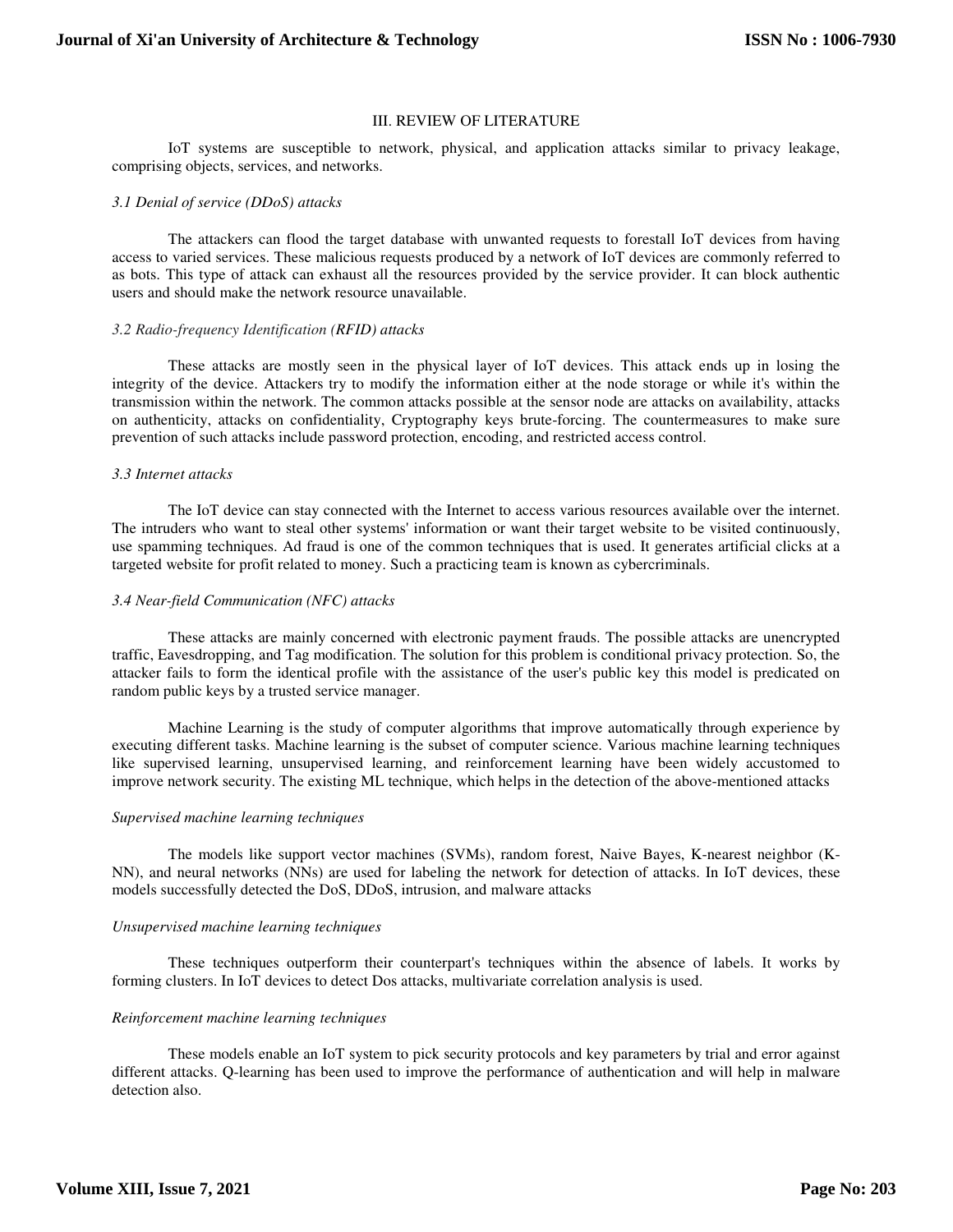#### *Semi-supervised learning*

Semi-supervised learning falls between unsupervised learning (don't contain any labeled training data) and supervised learning (with completely labeled training data) machine learning techniques. A number of the training examples are missing training labels, yet many machine-learning researchers have found that unlabelled data, when utilized in conjunction with a little amount of labeled data, can produce a substantial improvement in learning accuracy. In weakly supervised learning, the training labels are noisy, limited, or imprecise; however, these labels are often cheaper to induce, resulting in larger effective training sets. Machine learning techniques help to create protocols for lightweight access control to save a lot of energy and extend the IoT systems lifetime.

The outer detection scheme as developed, for example, applies K-NNs to address the issue of unregulated outer detection in WSNs. The literature survey demonstrates the applications of Machine learning in enhancing network security. Therefore, in this paper, the given problem of web spam is detected with the implementation of various machine learning techniques.

# IV. PROPOSED SCHEME

#### *4.1 Machine Learning Models*

The use of machine learning models within the IoT has shown promising results for identifying malicious internet traffic using anomaly detection research. Moreover, either detection of anomalies or the employment of a spamicity score to trace the safety of the network components are motivated to possess a safe and secure network infrastructure.

Several ML models are utilized for supervised machine learning; however, this paper uses ensemble methods, a group of ML techniques supported by decision trees. The machine learning models utilized within the paper are described as follows.

# *4.1.1 Support Vector Machines (SVM)*

Support vector machines, also referred to as support vector networks, are a group of related supervised learning methods used for classification and regression. However, it's mostly utilized in classification problems. Within the SVM algorithm, we plot each data item as a degree in n-dimensional space (where n is the number of features you have) with the worth of every feature being the worth of a specific coordinate. Then, we can classify by finding the hyper-plane that differentiates both classes. Hence, we can say that the main objective of SVM is to find a hyperplane in an N- dimensional space that distinctly classifies the data points.

SVM can classify both linear and non-linear data. To classify non-linear data it uses a method called the kernel trick to rework your data so it supports these transformations and it also finds an optimal boundary between the possible outputs. A kernel is a function which maps a lower dimensional data into higher dimensional data. Simply put, it does some extremely complex data transformations, then figures out a way to separate your data supporting the labels or outputs you've defined. Given a group of coaching examples, each marked as belonging to 1 of two categories, an SVM training algorithm builds a model that predicts whether a replacement example falls into one category or the opposite.

An SVM training algorithm could be a non-probabilistic, binary, linear classifier, although methods like Platt scaling exist to use SVM in a very probabilistic classification setting. In addition to performing linear classification, SVMs can efficiently perform a non-linear classification using what's called the kernel trick, implicitly mapping their inputs into high-dimensional feature spaces. SVM also uses another method called Soft Margin which allows SVM to make certain number of mistakes and keep the margin as wide as possible so that other points can be classified correctly.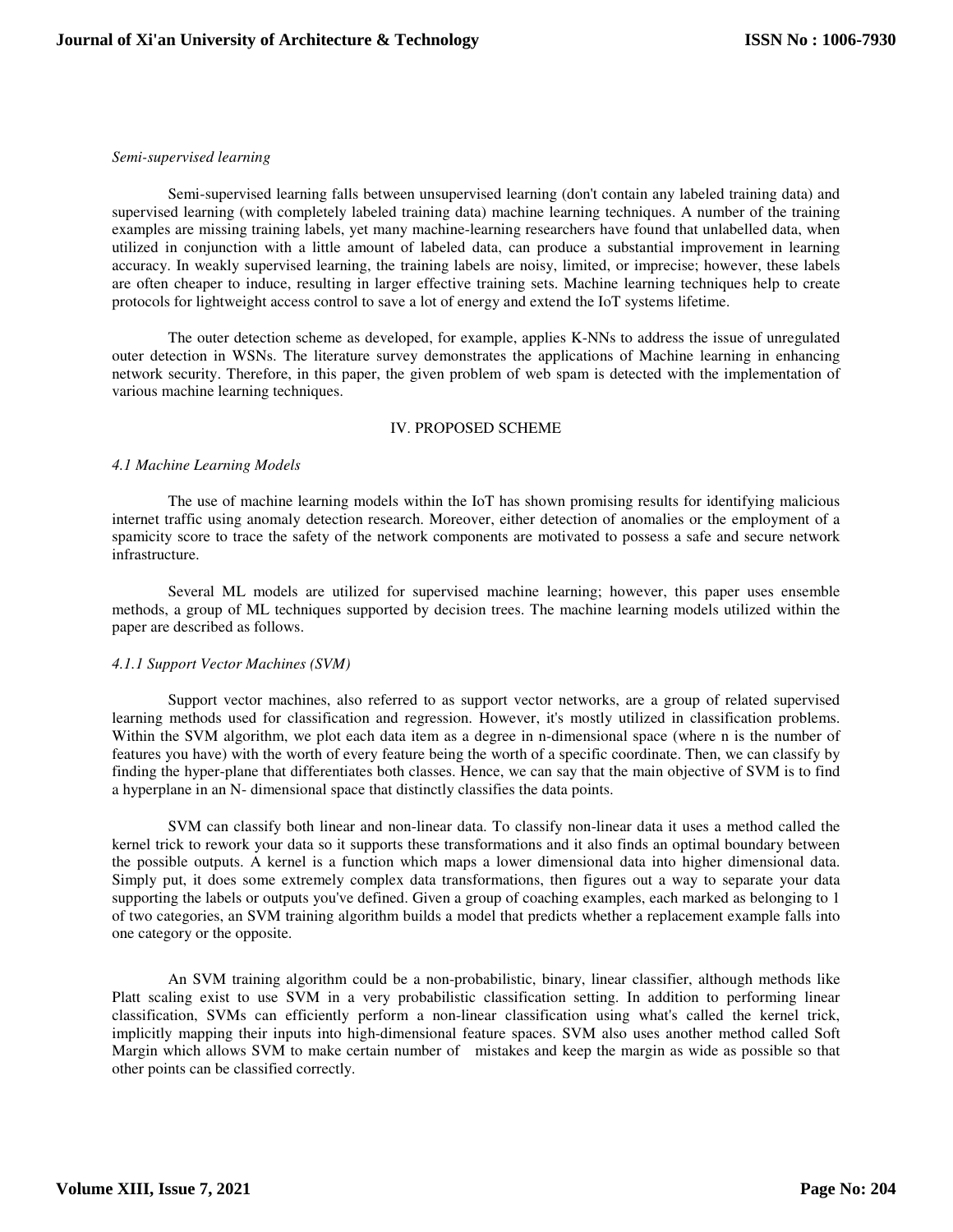

Figure 1.SVM

# *4.1.2 Random Forest*

Random forests (RF) are a bag containing n Decision Trees (DT) having a special set of hyper-parameters and trained on different subsets of information. In machine learning language, Random Forests also are called an ensemble or bagging method. Random forest is one amongst the foremost used algorithms due to its simplicity and stability. Random forests are more stable and reliable than simply a choice tree.

Random Forest is a supervised machine learning technique used for both classification and regression. But we'll discuss its use for classification because it's more intuitive and straightforward to grasp. It's an ensemble of decision trees that helps in reducing the variance in decision trees. It fulfills a balance between high variance and high bias by sampling with each tree fitted and a sample of features at each split, respectively.

The performance of random forest relies on the appropriate selection of the number of trees, N. As within the case of bagging, a greater value of N doesn't necessarily overfit the info, and hence, a sufficiently large value of N is chosen.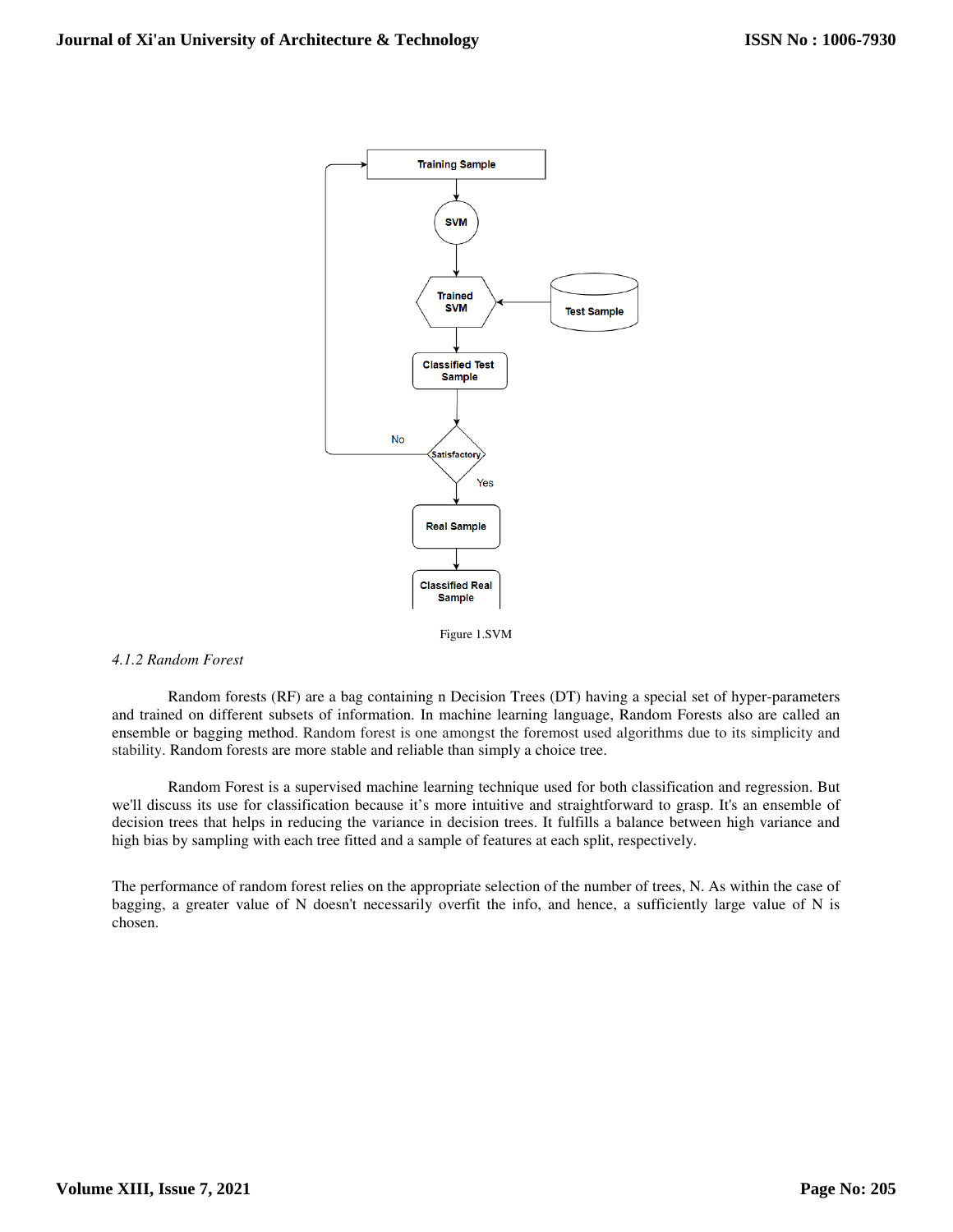

Figure 2. Random Forest

# *4.2.3 Decision Tree*

A decision tree is a "set of rules" created by learning on a dataset that can be used to make predictions on future data. It employs a top-down approach, by utilizing variance reduction to partition the info into subsets of homogeneous values. It incorporates mixtures of categorical and numerical predictor variables with an integral a part of the procedure to perform internal feature selection.

These are the explanations why decision trees have emerged together of the foremost popular data processing learning methods. Decision trees can create an over-complex tree, which doesn't tend to generalize the information well and might lead to overfitting, while the choice tree doesn't perform as neural networks for nonlinear networks, it's usually prone to noisy data. Decision trees expect visible trends within the data and also perform well on sequential patterns; if this is often not the case, then decision trees must be avoided for statistical applications.

Decision trees are used for regression and classification problems. Most often used in classification problems. Decision trees finds the relation between target data and input features with simple decision rules. If the rule is met then the classification of particular node gets break and called terminated leaf. The parent node in decision tree consists of total samples and gets further classified upon decision rules. Edges in decision trees are rules or values that helps to classify the data.



Figure 3. Decision Tree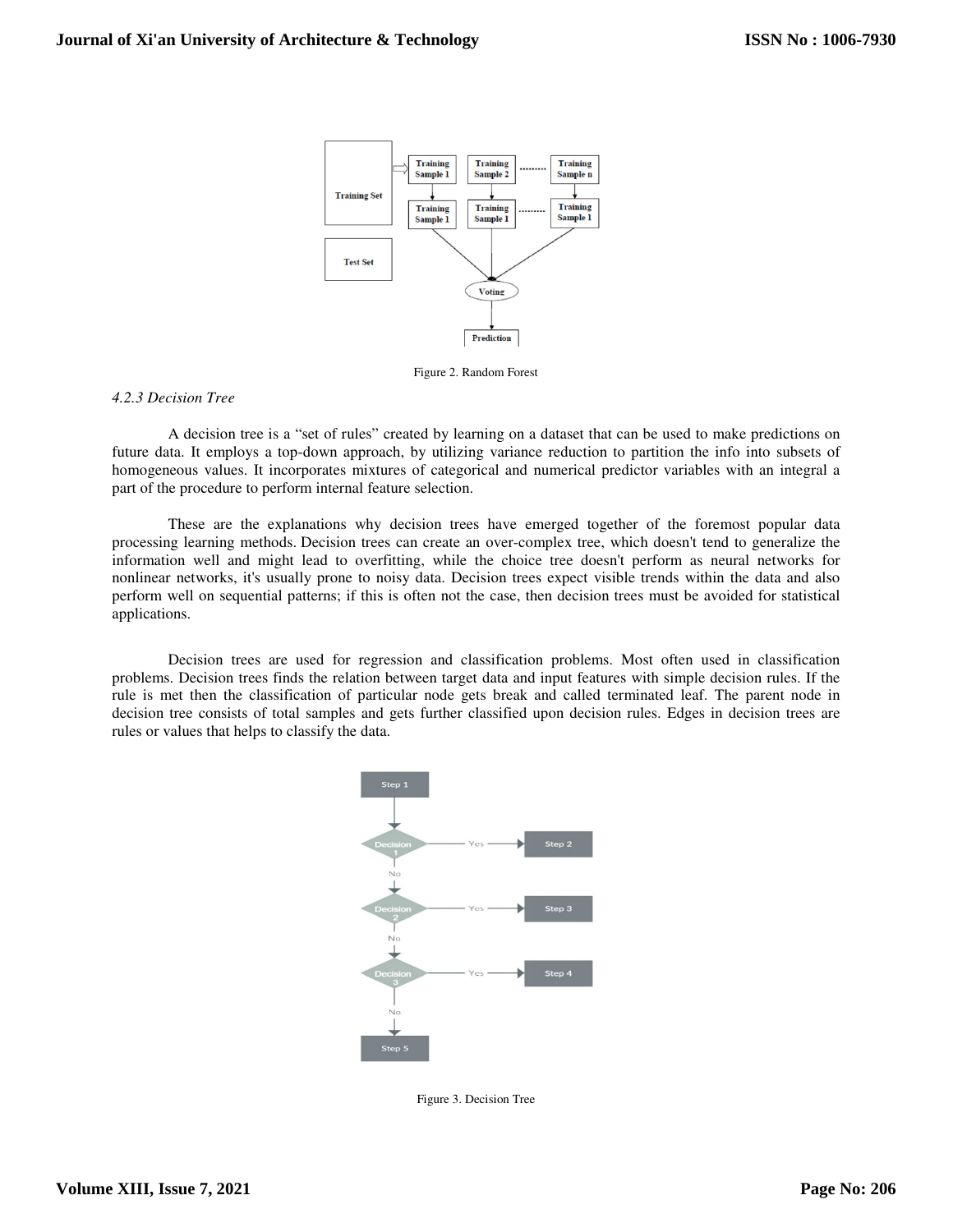# *4.2.4. Extreme Gradient Boosting (XGBOOST)*

Extreme Gradient Boosting is a well-liked supervised machine learning model with characteristics of distributed and out-of-core computation, efficiency, and parallelization. The parallelization occurs for multiple nodes in a very single tree and not across trees. It's a gradient boosting system that is efficient and scalable. The package includes a good linear model solver and an algorithm for tree learning. It supports various objective functions like regression, grouping, and ranking. It works with numeric vectors. It's ten times quicker than existing gradient boosting algorithms. The strategy of gradient boosting uses more accurate approximations to seek out the most effective tree model. It uses a variety of clever tricks that make it particularly competitive with structured data normally. The poor learner is made up in each training round and its predictions are matched with the correct outcome.

The gap from prediction to reality is our model's error rate. We can use these errors to calculate the gradient. The gradient is nothing special, but it's simply the loss function partial so it defines the steepness of the error function. The gradient may be accustomed to find them thanks to adjusting the parameters of the system so the errors within the next round of learning are often minimized (maximum) by "downgradient". The biggest advantage of XGBoost is its scalability and quick speed, and it always outperforms the alternative ML models.



Figure 4. Xgboost

| Model<br>no. | Model                                  | Module                      | Package | <b>Tuning parameters</b> |  |
|--------------|----------------------------------------|-----------------------------|---------|--------------------------|--|
| Model1       | Support<br>Vector<br>Classifier        | <b>SVC</b>                  | sklearn | None                     |  |
| Model2       | Random<br>forest                       | Random-rest<br>Classifier   | sklearn | None                     |  |
| Model3       | Decision tree                          | Decision Tree<br>Classifier | sklearn | None                     |  |
| Model4       | eXtreme<br>Gradient<br><b>Boosting</b> | XGB<br>Classifier           | Xgboost | nrounds,lambda,alph<br>a |  |

Table 1. Machine Learning Models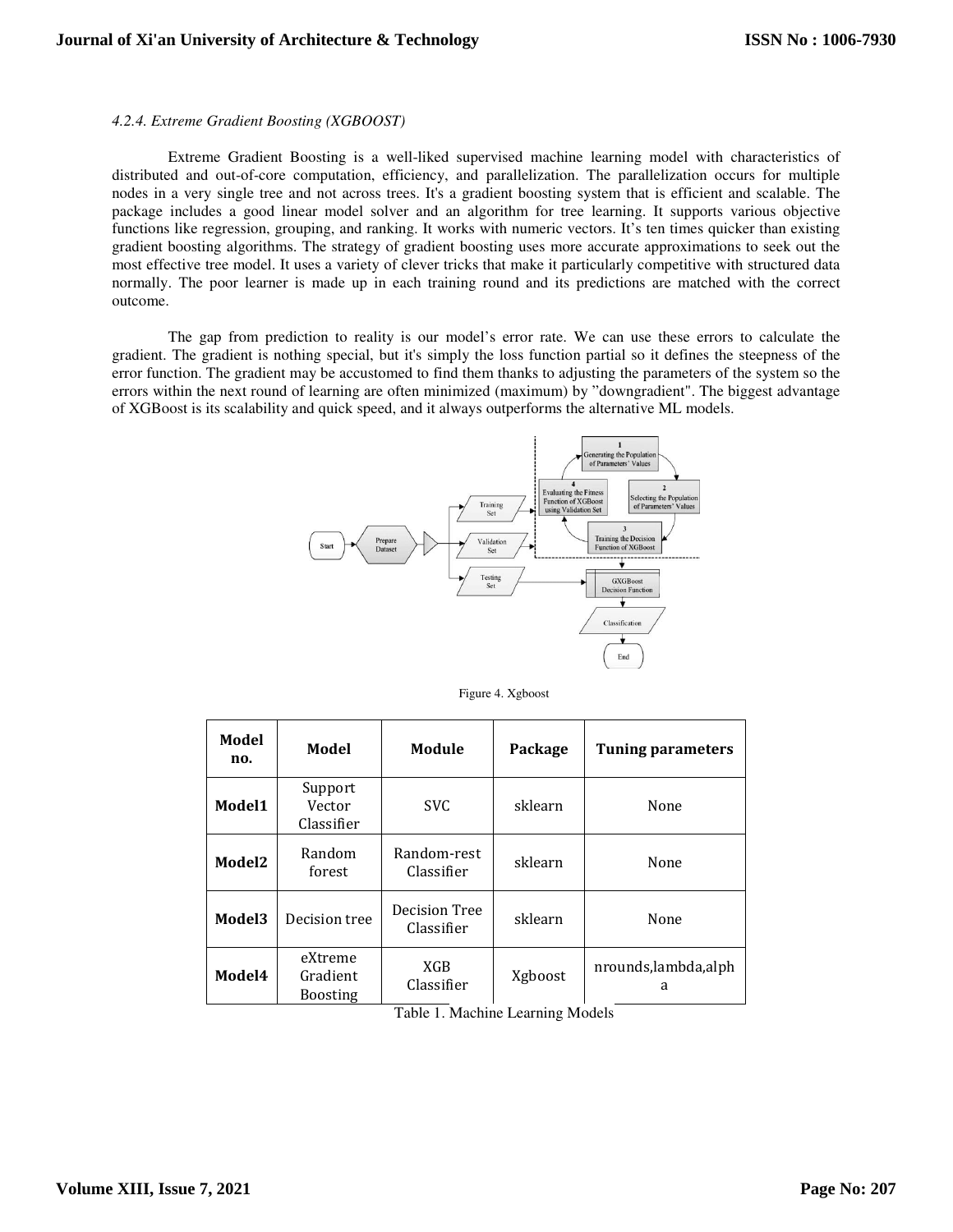# *4.2.5 DATA SET*

The Data Set used in this paper is REFIT Smart Home Data Set with some modifications. Firstly, the feature reduction is finished. In the IoT dataset used in this proposal, we have 10 features as shown in the above table. After the feature extraction, the feature selection is performed [5]. The features along with their importance score computed by the entropy-based filter are presented in Table I. For better understanding of dataset refer to [6].

| <b>Feature</b>    | attr_importance |  |
|-------------------|-----------------|--|
| Use $_K$ W_       | 3.116543        |  |
| Plug id           | 3.1165543       |  |
| Space id          | 1.970967        |  |
| Model             | 1.474572        |  |
| Barn KW           | 1.338013        |  |
| Gen KW            | 0.915861        |  |
| Condtn type       | 0.915861        |  |
| Wine cellar $_KW$ | 0.847213        |  |
| metertype         | 0.574533        |  |
| windowtype        | 0.376330        |  |

**Table -1:** Results of entropy based filters

# V. PERFORMANCE METRICS

# *5.1 Confusion Matrix*

 Confusion matrix could be a very important measure used while solving classification problems. It is often applied to binary classification similarly as for multiclass classification problems.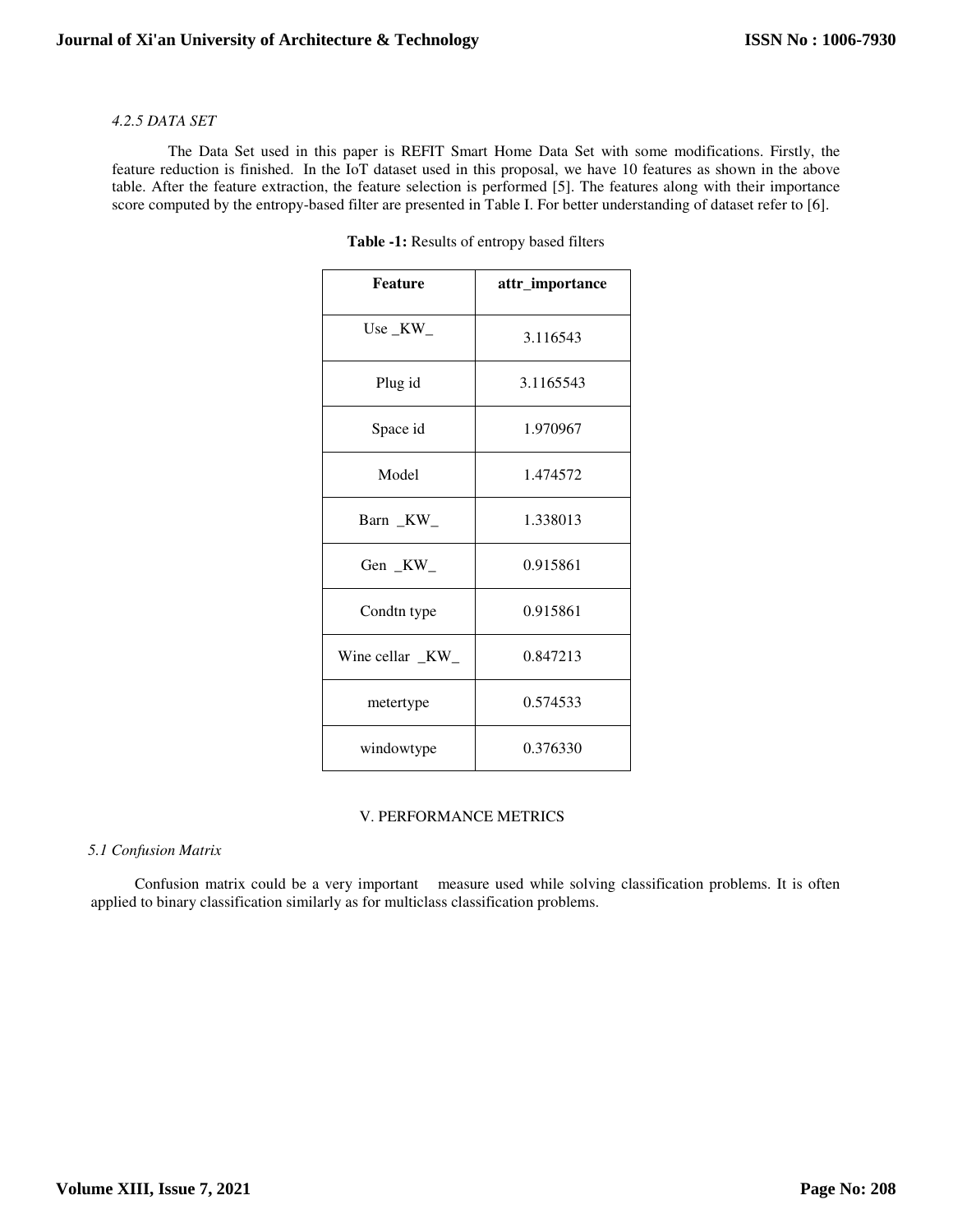# **Actual Values**

|           |              | Positive (1) | Negative (0) |
|-----------|--------------|--------------|--------------|
| Values    | Positive (1) | ТP           | FP           |
| Predicted | Negative (0) | FN           | ΤN           |

- The target variable has 2 values: Positive or Negative
- The columns represent the particular values of the target variable
- The rows represent the expected values of the target variable

# *5.2 Spamicity Score*

-------------------------------------------------------------------------------- *Algorithm for calculating Spamicity Score* 

---------------------------------------------------------------------------------

*Input: actual value, predicted value Output: Spamicity Score*

*Procedure spam\_score (pred, actual): lmse <- [] c <- 1* ➣*where c is count spam\_score <- 0 for i in n do: temp <- (y\_test[i]-pred[i])\*\*2* ➣*where n length of testlist lmse.append(temp/c) c <- c+1* ➣ *where le length of end for meansquare error values for i in fl do:* ➣*where fl is length of feature list with for j in le do: desired entropies spam\_score<- spam\_score+(feature\_list[i]\*le[j]) end for end for spam\_score <- spam\_score/c return spam\_score end procedure* 

# **Complexity analysis**:

Time complexity: Step4to8: O (n) Step9 to 13: O (n)  $T(c):O(1)+O(1)+O(1)+O(n)+O(n)$  $T(c)$ : O (n) Where n refers to size of input Space complexity: as n is fixed input with linear matrix The space complexity would be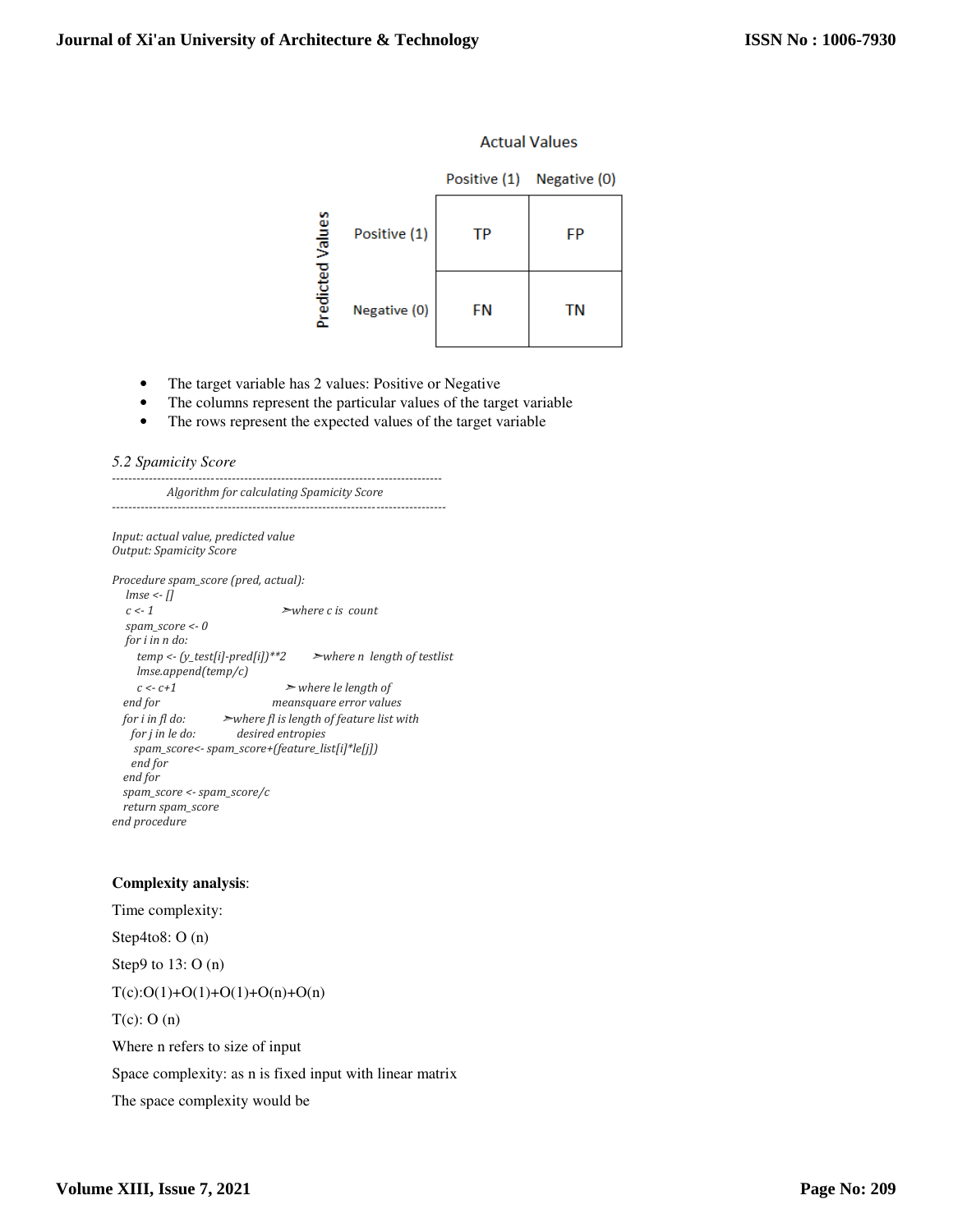# $S(c)$ : O (n)

# *5.3 Accuracy*

Accuracy is one metric for evaluating classification models. Machine learning model accuracy is that the measurement accustomed to determine which model is best at identifying relationships and patterns between variables in an exceedingly dataset supports the input, or training, data.

Accuracy is defined because the percentage of correct predictions for the test data. It is often calculated easily by dividing the quantity of correct predictions by the amount of total predictions.

|              | correct predictions |
|--------------|---------------------|
| $accuracy =$ | all predictions     |

| <b>ML</b> Model                | <b>Spam Score</b> | Accuracy |  |
|--------------------------------|-------------------|----------|--|
| <b>SVM</b>                     | 0.07              | 83.4     |  |
| Random<br>Forest               | 0.04              | 87.7     |  |
| <b>Decision</b><br><b>Tree</b> | 0.06              | 79.8     |  |
| Xgboost                        | 0.03              | 87.9     |  |

| Table-2: Spam Scores of Analyzed Models |  |  |  |
|-----------------------------------------|--|--|--|
|-----------------------------------------|--|--|--|



Figure 5.Performance metrics comparison

# *5.4 Precision*

Precision is defined as the fraction of relevant instances among the retrieved instances. In simple words, it is the ratio between actuality positives and each one positives. Precision helps when the prices of false positives are high.

> $precision = \frac{1}{true \ positives + false \ positives}$ true positives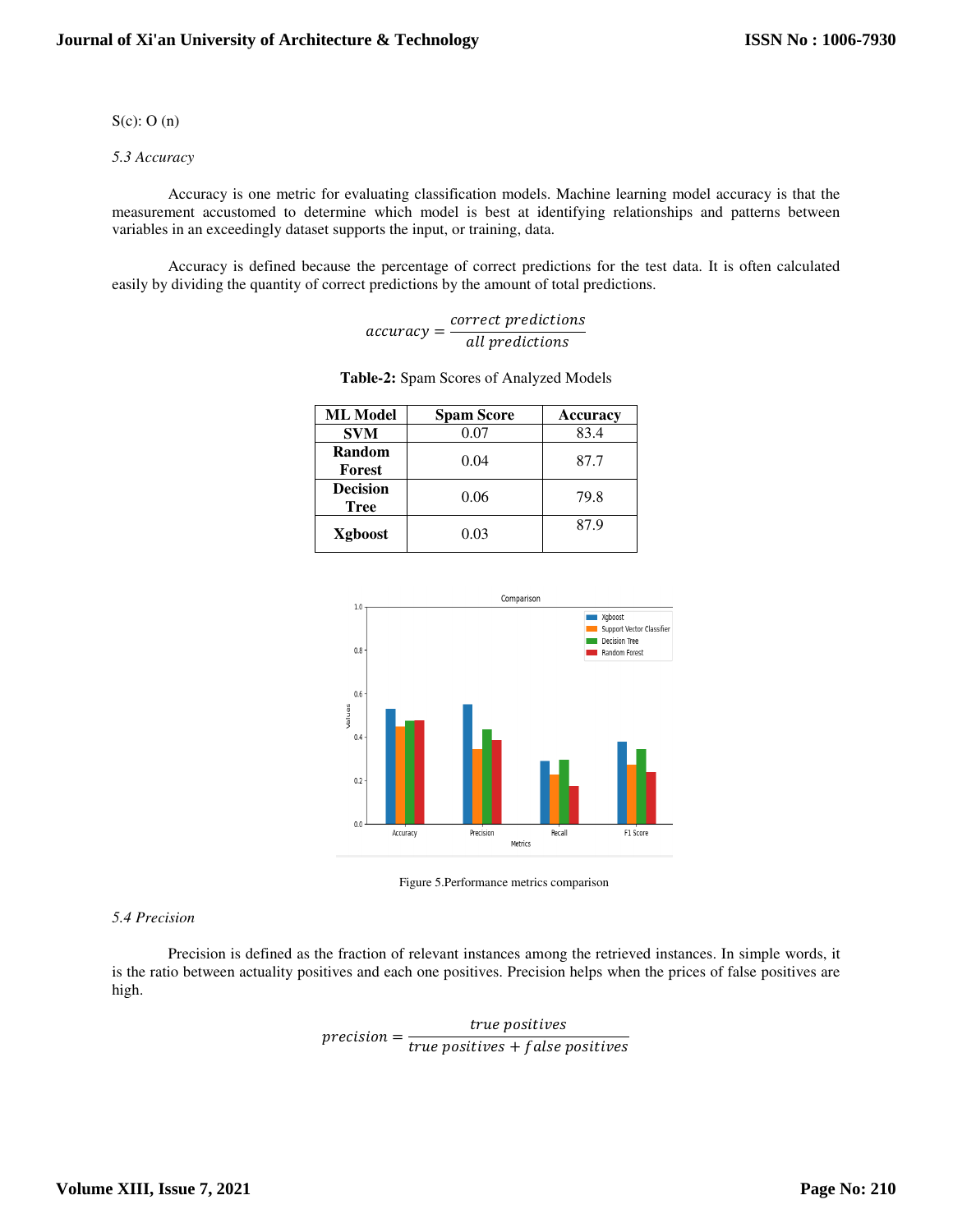# *5.5 Recall*

It's the amount of correct positive results divided by the quantity of all relevant samples. High recall means an algorithm returned most of the relevant results.

$$
recall = \frac{true \; positives}{true \; positives + false \; negatives}
$$

| <b>ML</b> Model                | precision | recall | $f1-$<br>score |
|--------------------------------|-----------|--------|----------------|
| <b>SVM</b>                     | 70        | 83     | 76             |
| Random<br>Forest               | 80        | 81     | 81             |
| <b>Decision</b><br><b>Tree</b> | 81        | 80     | 80             |
| <b>X</b> gboost                | 85        | 86     | 85             |

# **Table -3:** performance metrics table

# VI. CONCLUSION

The proposed system identifies the spam boundaries of IoT devices utilizing ML models. The IoT dataset utilized for tests is pre-prepared by utilizing highlight designing methodology. This paper decides the utilization of the spamicity score to comprehend the dependability of IoT gadgets in the smart home organization. Through thorough tests and analyses, different ML models were used to examine the time-arrangement information produced from keen meters. Different commitment levels of the IoT gadgets were resolved with the assistance of group techniques for ML by granting a spam score to the IoT gadgets in a smart home. The outcomes show that the spamicity score of the devices helps in refining the conditions to be taken for the successful working of IoT devices in the smart home.

# REFERENCES

**[1]** Fatima Hussain,Rasheed Hussain,Syed Ali HassanHossain. Machine Learning in IoT Security: Current Solutions and Future Challenges

**[2]** Choi, J.; Jeoung, H.; Kim, J.; Ko, Y.; Jung, W.; Kim, H.; Kim, J. Detecting and identifying faulty IoT devices in smart homes with context extraction. In Proceedings of

The 48th Annual IEEE/IFIP International Conference on Dependable Systems and Networks, DSN 2018, Luxembourg, 25– 28 June 2018; pp. 610–621.

**[3]** Tang, S.; Gu, Z.; Yang, Q.; Fu, S. Smart Home IoT Anomaly Detection based on Ensemble Model Learning from Heterogeneous Data. In Proceedings of the 2019 IEEE International Conference on Big Data (Big Data), Los Angeles, CA, USA, 9–12 December 2019; pp. 4185–4190.

**[4]** Makkar A.; Garg S.; Kumar, N.; Hossain, M.S.; Ghoneim, A.; Alrashoud, M. An Efficient Spam Detection Technique for IoT Devices using Machine Learning. IEEE Trans. Ind. Inform. 2020.

**[5]** Ameema Zainab, Shady S. Refaat and Othmane Bouhali;Ensemble-Based Spam Detection in Smart Home IoT Devices Time Series Data Using Machine Learning Techniques